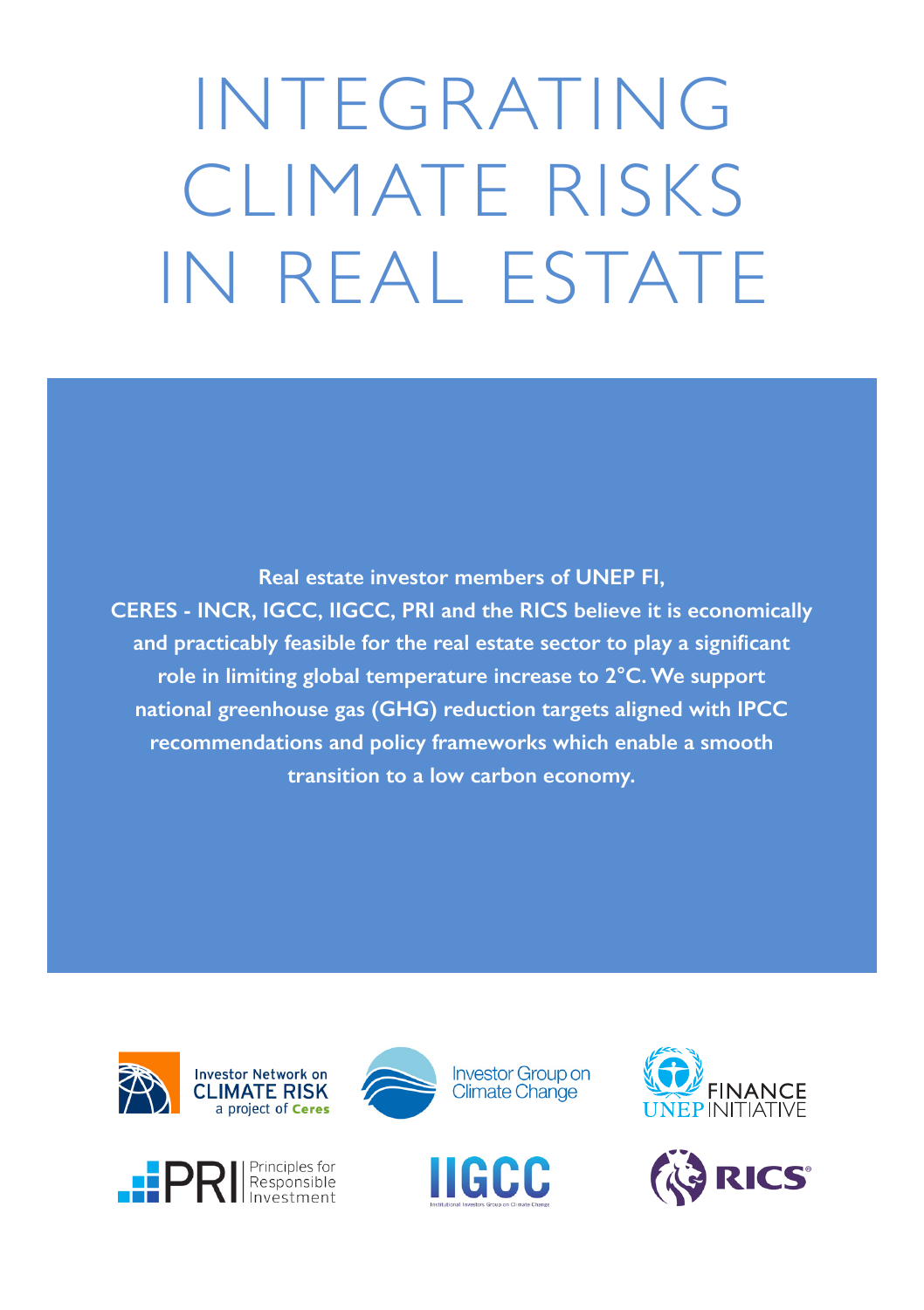## **Role, risks and opportunities for real estate investors**

The buildings sector consumes around 40% of the world's energy and contributes up to 30% of global annual GHG emissions. At the same time, the global universe of investable real estate is worth about US\$50 trillion.1 Supporting the real estate sector to accelerate the integration of environmental, social, governance (ESG) and climate risks into investment decisions and to scale up energy and climate-related investments, including retrofitting, is thus a key factor in ensuring global temperature increase is limited to 2°C.<sup>2,3</sup>

Climate change poses clear and material risks to the real estate sector. In addition to the physical and social impacts of extreme weather,<sup>4</sup> growing regulatory pressures and changes in market preferences are impacting investment performance.<sup>5</sup> However, there is growing evidence across geographies that a climate-friendly and sustainable real estate sector can both preserve and increase asset value. Data from the US, Australia, France, the Netherlands and Singapore make a convincing case that the financial performance of green and energy certified office and residential buildings is superior and the risk of mortgage default is lower compared to that of non-certified properties.<sup>6</sup> Technology and operating processes are currently being used to improve energy efficiency of existing building portfolios by a further 2-4% each year and are estimated to continue to do so

for the foreseeable future. Over the long-term, these efficiency gains drive reduced operating costs of commercial and residential buildings, resulting in enhanced asset values. Indeed, new buildings can readily be built to use 30-50% less energy than required by most energy codes dating back to  $2005$ ,<sup>7</sup> and in growing instances can achieve zero net energy consumption.

With growing evidence an increasing number of institutional investors and their stakeholders have started to recognize it as their fiduciary duty to manage climate risk in their investment portfolios, with leaders in commercial real estate systematically integrating climate risks and opportunities into existing investment,

Through UNEP FI, CERES-INCR, IGCC, IIGCC, PRI and RICS who promote and enforce valuation standards globally, this knowledge has been disseminated globally via guidance, frameworks and publications. Despite this, huge investment opportunities remain untapped and much more could and should be done. Indeed, the scale of the investment opportunity in energy efficiency building retrofits globally will rise to US\$300 billion annually by 2020 and is supported by a investments is a fifth of that required to stay

<sup>1.</sup> La Salle Investment Management | Research & Strategy ( 2015), http://www.lasalle.com/research

<sup>2.</sup> Emissions would be 2.8 Gt (or 8%) lower than in the Intended Nationally Determined Contributions (INDC) Scenario by 2025 and 4.8 Gt (or 13%) lower by 2030, meaning that energy-related GHG emissions would peak and then begin to decline by around 2020. International Energy Agency (2015), http://www.iea.org/publications/ freepublications/publication/WEO2015SpecialReportonEnergyandClimateChange.pdf, p.74.

<sup>3.</sup> To limit global warming to 2C, GHG emission reductions would need to be 40 – 70% lower than compared to 2010. Potsdam Institute for climate impact research (2014), https://www.pik-potsdam.de/news/in-short/ archive/2014/global-warming-can-be-limited-to-2-degrees-with-major-technological-and-institutional-change-ipcc-

<sup>4.</sup> There has been a fivefold increase in inflation-adjusted insurance losses from weather-related events from around \$10bn in the 1980s to around \$50bn over the past decade. MunichRE, NatCatSERVICE (2015), http://www. munichre.com/en/reinsurance/business/non-life/natcatservice/index.html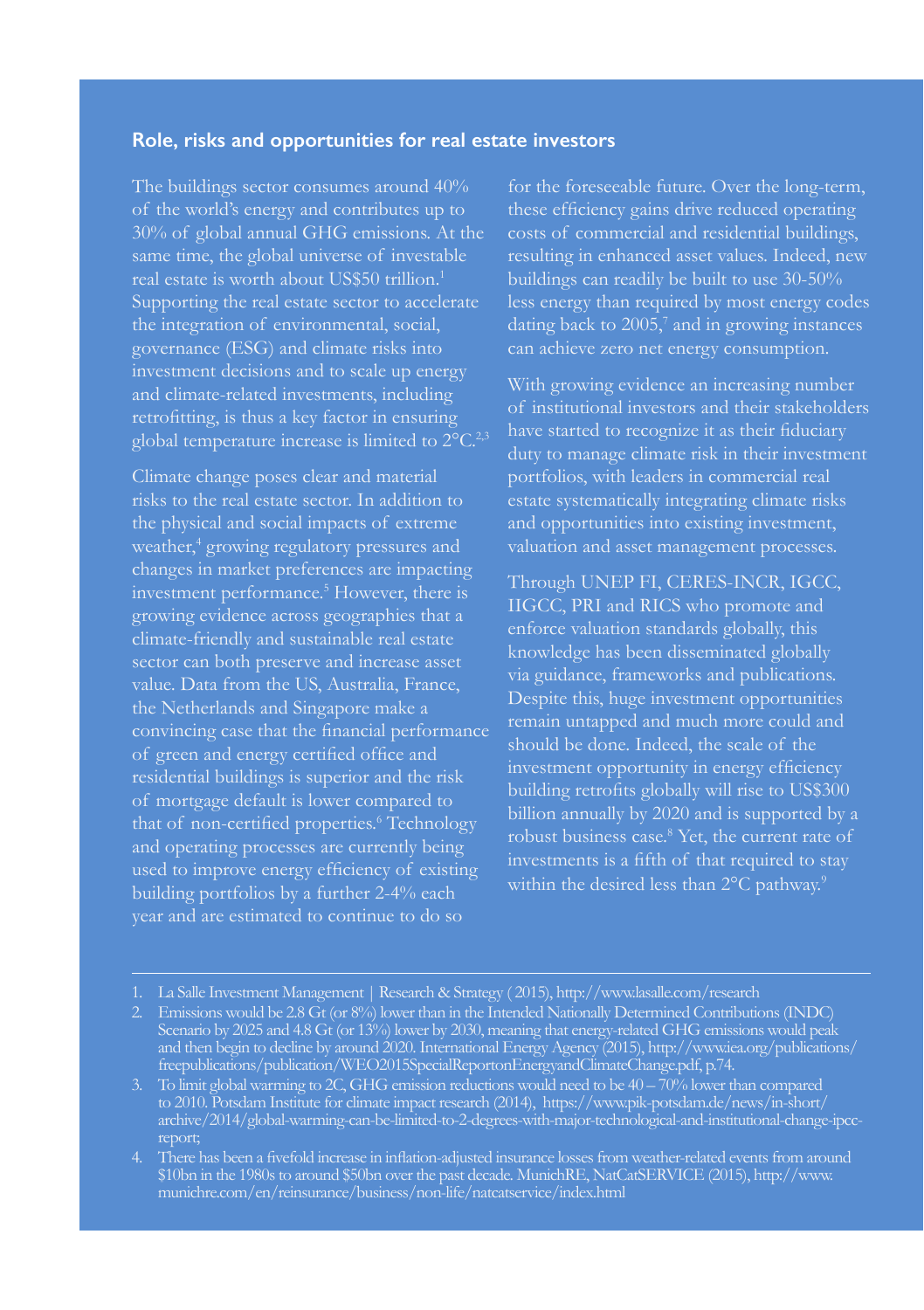**Time to scale up integration of environmental, social, governance (ESG) and climate risks**

> **"WE ARE THEREFORE CALLING ON FELLOW INVESTORS TO FOLLOW SUIT AND SCALE UP THE INTEGRATION OF ESG AND CLIMATE RISKS IN A MANNER THAT PROTECTS AND ENHANCES VALUE ACROSS THE COMMERCIAL PROPERTY INDUSTRY AND SUPPORT THE 2°C GLOBAL UN TARGET."**

Tatiana Bosteels, Head of Responsible Property Investment, Hermes Investment Management & Co-chair, UNEP FI Property Working Group.

To support this move, we have come together to review, synthesize and evaluate the relevance of major publications and tools produced in recent years. We aim to create a concise, actionable investor framework that maps the actions which real estate investors and related service firms could easily implement, regardless of where they currently might be on their journey to integrate environmental, social, governance (ESG) and

## **[www.unepfi.org/ESGinRealEstate](http://www.unepfi.org/ESGinRealEstate/)**

climate risks into their mainstream investment activities.

"*How to integrate ESG and climate risks into Real Estate – An Investor Framework*" will be launched in early 2016.

To receive a digital copy upon its release and find out about any updates and events, please connect to:

- 5. 'Protecting value in real estate', IIGCC (2013), http://www.iigcc.org/files/publication-files/IIGCC\_Protecting\_ Value\_in\_Real\_Estate.pdf; 'Managing investment risks from climate change - Assessing climate change risks and opportunities for investors - Property and Construction Sector', IGCC (2013), http://www.igcc.org.au/Resources/ Documents/property\_assessing\_climate\_change\_risks\_for\_investors.pdf; 'Unlocking the energy efficiency retrofit investment opportunity', UNEP FI (2014), http://www.unepfi.org/fileadmin/documents/Commercial\_Real\_
- 6. Non-exhaustive references: 'The environmental and financial performance of buildings', PRI (2012); Eichholtz, Kok, Quigley (2011 & 2); Eichholtz, Kok, Younder (2012); EU Commission (2013); MSCI indices (2014 & 2015). On mortgage risk see: An X and Pivo G, Default Risk of Securitized Commercial Properties: Do Sustainability Property Features Matter, Real Estate Research Institute Conference Paper, (2015); Kaza N, Quercia RG, and Rian CY, Home Energy Efficiency and Mortgage Risk, Cityscape 16, 1, (2014)
- 7. 'Unlocking the energy efficiency retrofit investment opportunity', UNEP FI (2014), http://www.unepfi.org/ fileadmin/documents/Commercial\_Real\_Estate.pdf, and UNEP FI members' expert view.
- 8. McKinsey & Company (2009). This 2009 figure of USD 231 billion is converted from the original figure of EUR 169 billion using http:// www.xe.com/ on 29 January 2014 – in UNEP FI et al, Business case for energy efficiency,  $(2014)$
- 9. Energy Efficiency Financial Institutions Group (EEFIG) (2015), Energy Efficiency the First Fuel for the EU Economy: How to Drive New Finance for Energy Efficiency Investment, page 11. www.eefig.com